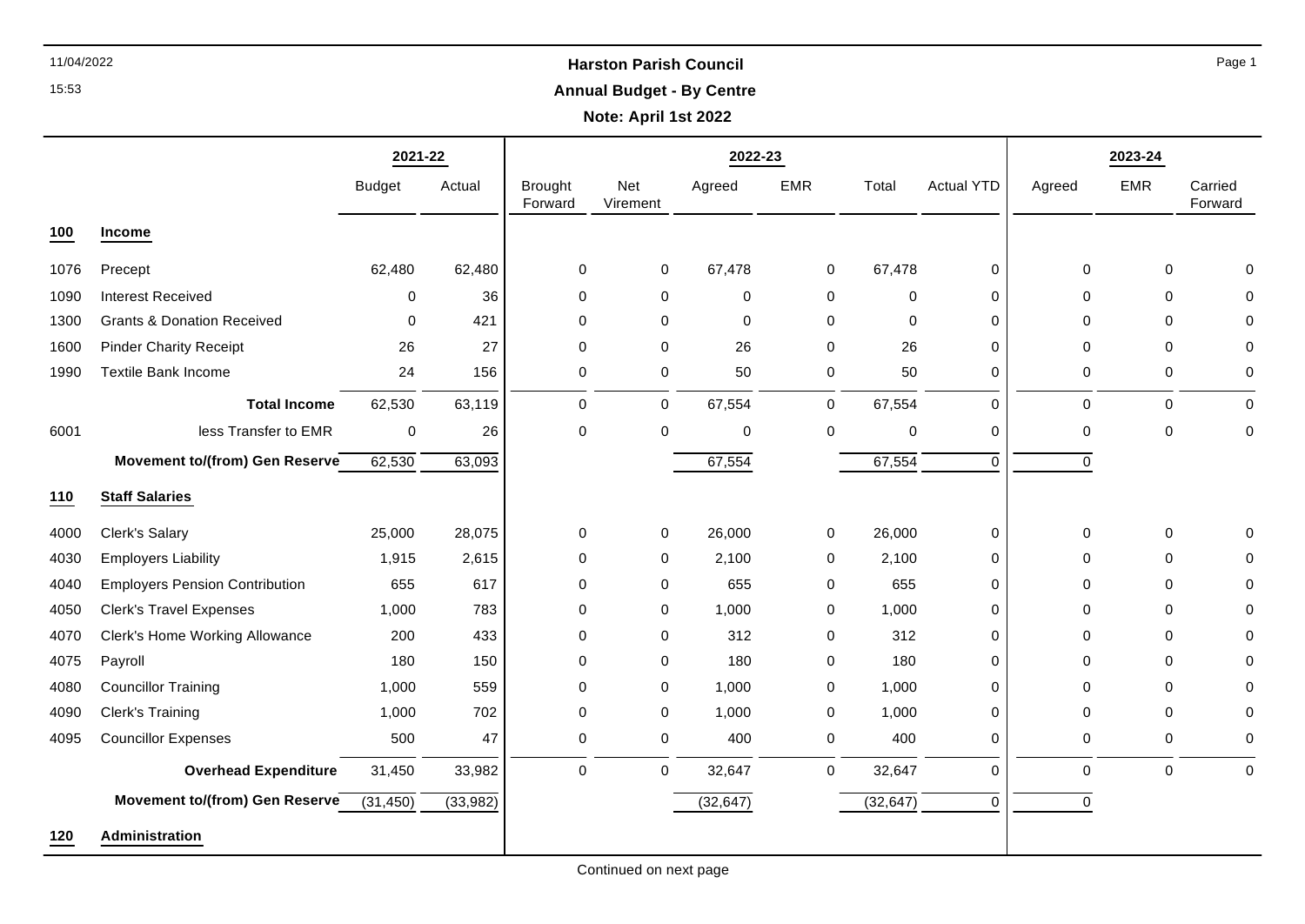## 11/04/2022 **Harston Parish Council Annual Budget - By Centre**

**Note: April 1st 2022**

┯

|      |                                    | 2021-22       |             |                           |                 | 2022-23     |            |             |                   |             |            |                    |
|------|------------------------------------|---------------|-------------|---------------------------|-----------------|-------------|------------|-------------|-------------------|-------------|------------|--------------------|
|      |                                    | <b>Budget</b> | Actual      | <b>Brought</b><br>Forward | Net<br>Virement | Agreed      | <b>EMR</b> | Total       | <b>Actual YTD</b> | Agreed      | <b>EMR</b> | Carried<br>Forward |
| 1700 | Food Hub Income                    | 0             | 3,620       | 0                         | 0               | 0           | 0          | 0           | 0                 | $\pmb{0}$   | 0          | 0                  |
|      | <b>Total Income</b>                | $\mathbf 0$   | 3,620       | 0                         | $\mathbf 0$     | $\pmb{0}$   | 0          | $\pmb{0}$   | 0                 | $\mathbf 0$ | 0          | $\mathbf 0$        |
| 4060 | Chairman's Allowance               | 0             | 190         | 0                         | 0               | 200         | 0          | 200         | 0                 | $\mathbf 0$ | 0          | $\Omega$           |
| 4200 | <b>Bank Charges</b>                | 100           | 254         | $\mathbf 0$               | 0               | 320         | 0          | 320         | 0                 | 0           | 0          |                    |
| 4205 | Multi Pay Card Fees                | 0             | 33          | 0                         | 0               | 36          | 0          | 36          | 0                 | 0           | 0          |                    |
| 4210 | <b>Audit Fees</b>                  | 500           | 725         | 0                         | $\Omega$        | 750         | $\Omega$   | 750         | $\Omega$          | $\Omega$    | 0          | O                  |
| 4215 | <b>GDPR/Email Accounts</b>         | 500           | 497         | 0                         | 0               | 500         | 0          | 500         | 0                 | $\mathbf 0$ | 0          |                    |
| 4225 | <b>Remote Hosting Fees</b>         | 500           | 451         | $\mathbf 0$               | 0               | 500         | 0          | 500         | 0                 | $\mathbf 0$ | 0          | O                  |
| 4230 | Subscriptions & Memberships        | 800           | 611         | $\mathbf 0$               | $\Omega$        | 800         | $\Omega$   | 800         | 0                 | $\Omega$    | 0          |                    |
| 4235 | Publications                       | 17            | 0           | 0                         | 0               | 150         | 0          | 150         | 0                 | $\mathbf 0$ | 0          | O                  |
| 4240 | Insurance                          | 1,750         | 1,296       | 0                         | 0               | 1,500       | 0          | 1,500       | 0                 | 0           | 0          | 0                  |
| 4245 | Financial Software Pack & Supp     | 400           | 124         | $\mathbf 0$               | 0               | 400         | 0          | 400         | 0                 | 0           | 0          |                    |
| 4250 | <b>Office Supplies/Stationary</b>  | 650           | 447         | 0                         | 0               | 650         | 0          | 650         | 0                 | $\mathbf 0$ | 0          |                    |
| 4255 | Office Equipment/Books/Adobe       | 1,000         | 551         | $\Omega$                  | $\mathbf 0$     | 1,500       | $\Omega$   | 1,500       | $\Omega$          | $\Omega$    | 0          |                    |
| 4260 | Postage/Telephone                  | 30            | 5           | 0                         | 0               | 30          | 0          | 30          | 0                 | $\mathbf 0$ | 0          |                    |
| 4265 | PO Box                             | 120           | $\mathbf 0$ | $\mathbf 0$               | 0               | 275         | 0          | 275         | 0                 | $\mathbf 0$ | 0          |                    |
| 4270 | <b>Website Hosting</b>             | 300           | 168         | 0                         | 0               | 200         | $\Omega$   | 200         | $\Omega$          | $\mathbf 0$ | 0          | ∩                  |
| 4275 | <b>Election Fees</b>               | 0             | 0           | 0                         | 0               | 500         | 0          | 500         | 0                 | $\mathbf 0$ | 0          |                    |
| 4280 | Play Area Inspections              | 500           | 128         | $\mathbf 0$               | 0               | 300         | 0          | 300         | $\Omega$          | $\mathbf 0$ | 0          |                    |
| 4290 | Parish Magazine                    | 50            | 89          | 0                         | 0               | 75          | $\Omega$   | 75          | 0                 | $\Omega$    | 0          | O                  |
| 4295 | Zoom                               | 144           | 111         | $\mathbf 0$               | 0               | 144         | 0          | 144         | 0                 | $\mathbf 0$ | 0          |                    |
| 4300 | <b>Grants &amp; Donations Paid</b> | 1,000         | 194         | $\mathbf 0$               | 0               | $\mathbf 0$ | 0          | $\mathbf 0$ | 0                 | $\mathbf 0$ | 0          |                    |
| 4305 | EWR s137 Expenditure               | 0             | 440         | 0                         | 0               | 1,500       | 0          | 1,500       | 0                 | $\mathbf 0$ | 0          | 0                  |

Continued on next page

Page 2

15:53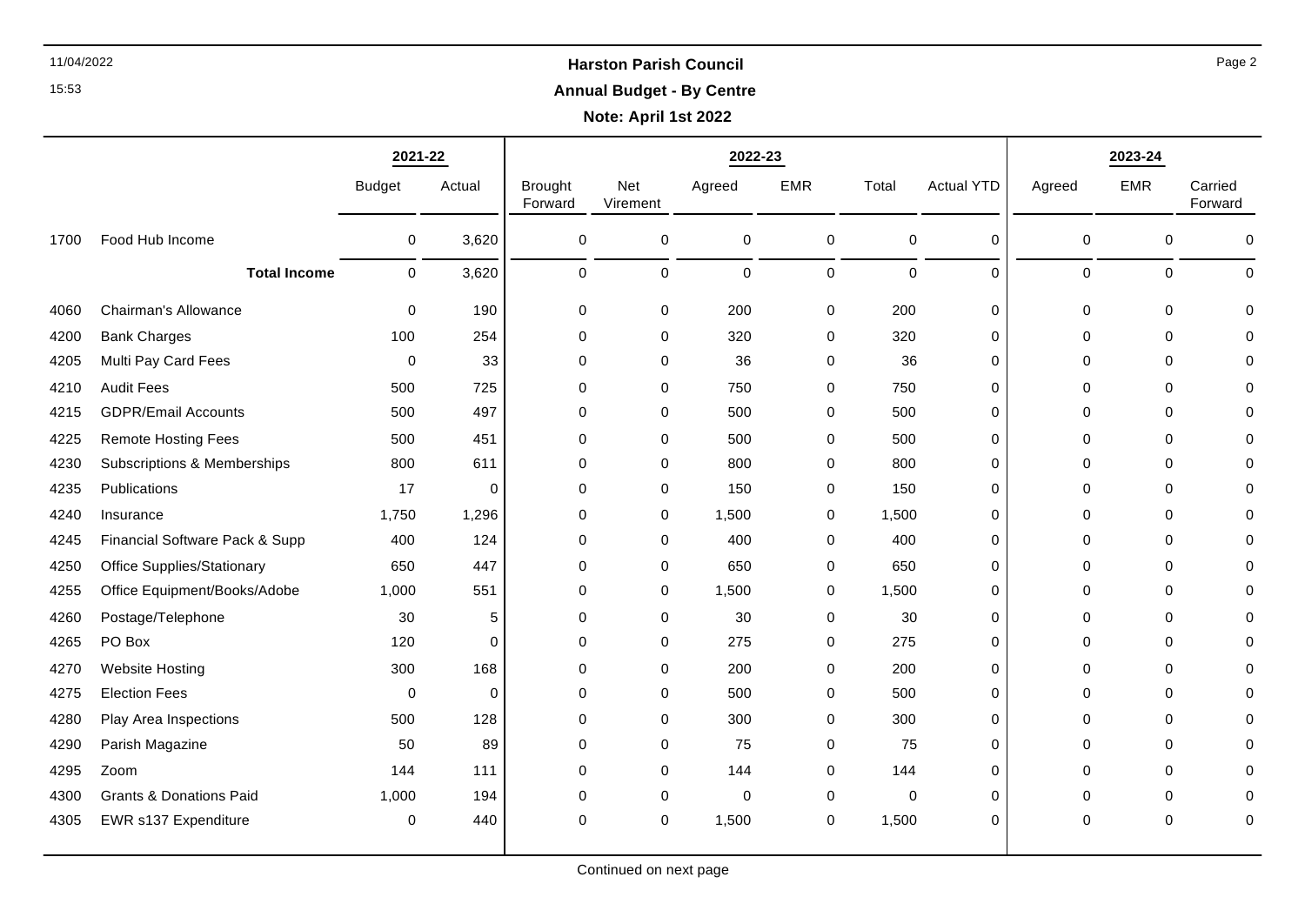## 11/04/2022 **Harston Parish Council Annual Budget - By Centre**

**Note: April 1st 2022**

┯

|      |                                        | 2021-22       |          |                           |                 | 2022-23          |             |           |                   | 2023-24             |             |                    |
|------|----------------------------------------|---------------|----------|---------------------------|-----------------|------------------|-------------|-----------|-------------------|---------------------|-------------|--------------------|
|      |                                        | <b>Budget</b> | Actual   | <b>Brought</b><br>Forward | Net<br>Virement | Agreed           | <b>EMR</b>  | Total     | <b>Actual YTD</b> | Agreed              | <b>EMR</b>  | Carried<br>Forward |
| 4310 | Section 137 Expenditure                | 3,000         | 458      | $\mathbf 0$               | $\mathbf 0$     | 3,000            | $\mathbf 0$ | 3,000     | 0                 | $\mathbf 0$         | $\Omega$    | $\mathbf 0$        |
| 4315 | Food Hub Supplies                      | $\mathbf{0}$  | 2,997    | $\mathbf 0$               | $\pmb{0}$       | $\boldsymbol{0}$ | 0           | 0         | $\Omega$          | $\Omega$            | $\Omega$    | $\mathbf 0$        |
| 4320 | <b>Street Lighting</b>                 | 1,100         | 282      | $\mathbf 0$               | $\mathbf 0$     | 1,100            | 0           | 1,100     | 0                 | $\Omega$            | $\Omega$    | $\Omega$           |
| 4335 | Food Hub Utilities                     | 0             | 400      | $\mathbf 0$               | 0               | $\mathbf 0$      | 0           | 0         | 0                 | $\Omega$            | $\Omega$    | $\mathbf 0$        |
| 4635 | Meeting Room Hire                      | $\mathbf{0}$  | 210      | $\mathbf 0$               | $\pmb{0}$       | 500              | $\pmb{0}$   | 500       | 0                 | $\mathbf 0$         | $\Omega$    | $\mathbf 0$        |
| 4990 | Defibrillator and Supplies             | 0             | 72       | $\mathbf 0$               | 0               | 2,000            | 0           | 2,000     | 0                 | $\mathbf 0$         | $\Omega$    | $\mathbf 0$        |
|      | <b>Overhead Expenditure</b>            | 12,461        | 10,733   | $\mathbf 0$               | 0               | 16,930           | 0           | 16,930    | $\Omega$          | $\mathbf 0$         | $\Omega$    | $\mathbf 0$        |
|      | 120 Net Income over Expenditure        | $-12,461$     | $-7,112$ | 0                         | 0               | $-16,930$        | 0           | $-16,930$ | $\Omega$          | $\Omega$            | $\Omega$    | $\mathbf 0$        |
| 6000 | plus Transfer from EMR                 | $\mathbf 0$   | 36       | $\Omega$                  | $\mathbf 0$     | $\mathbf 0$      | $\mathbf 0$ | 0         | 0                 | $\Omega$            | $\Omega$    | $\mathbf 0$        |
|      | Movement to/(from) Gen Reserve         | (12, 461)     | (7,076)  |                           |                 | (16, 930)        |             | (16, 930) | $\Omega$          | $\Omega$            |             |                    |
| 130  | <b>Grass Cutting &amp; Maintenance</b> |               |          |                           |                 |                  |             |           |                   |                     |             |                    |
| 1130 | CCC Grass Cutting Contr.               | 548           | 548      | $\mathbf 0$               | 0               | 548              | 0           | 548       | 0                 | $\mathbf 0$         | $\mathbf 0$ | $\mathbf 0$        |
|      | <b>Total Income</b>                    | 548           | 548      | $\mathbf 0$               | 0               | 548              | 0           | 548       | 0                 | $\mathbf 0$         | $\Omega$    | $\mathbf 0$        |
| 4400 | Village Green                          | 1,000         | 455      | 0                         | 0               | 1,000            | 0           | 1,000     | 0                 | $\Omega$            | $\Omega$    | $\mathbf 0$        |
| 4410 | <b>Recreation Ground Maintenance</b>   | 3,500         | 2,355    | $\mathbf 0$               | 0               | 2,500            | 0           | 2,500     | 0                 | $\Omega$            | $\Omega$    | $\mathbf 0$        |
| 4420 | Play Area Maintenance                  | 2,500         | 5,669    | $\pmb{0}$                 | 0               | 2,500            | 0           | 2,500     | 0                 | $\Omega$            | $\Omega$    | $\mathbf 0$        |
| 4430 | War Memorial                           | 720           | 375      | $\mathbf 0$               | 0               | 1,000            | 0           | 1,000     | 0                 | $\Omega$            | $\Omega$    | 0                  |
| 4450 | Meadow/Orchard Maintenance (NC         | 1,700         | 580      | $\mathbf 0$               | 0               | $\mathbf 0$      | 0           | 0         | 0                 | $\Omega$            | $\Omega$    | $\Omega$           |
| 4460 | Verge Grass Cutting                    | 3,750         | 4,095    | $\pmb{0}$                 | 0               | 3,750            | 0           | 3,750     | 0                 | $\Omega$            | $\Omega$    | $\mathbf 0$        |
| 4470 | Tree Management (NCC)                  | 3,000         | 950      | 0                         | 0               | $\mathbf 0$      | 0           | 0         | 0                 | 0                   | 0           | $\mathbf 0$        |
|      | <b>Overhead Expenditure</b>            | 16,170        | 14,479   | $\pmb{0}$                 | $\pmb{0}$       | 10,750           | $\pmb{0}$   | 10,750    | 0                 | $\mathsf{O}\xspace$ | $\pmb{0}$   | $\mathbf 0$        |

Page 3

T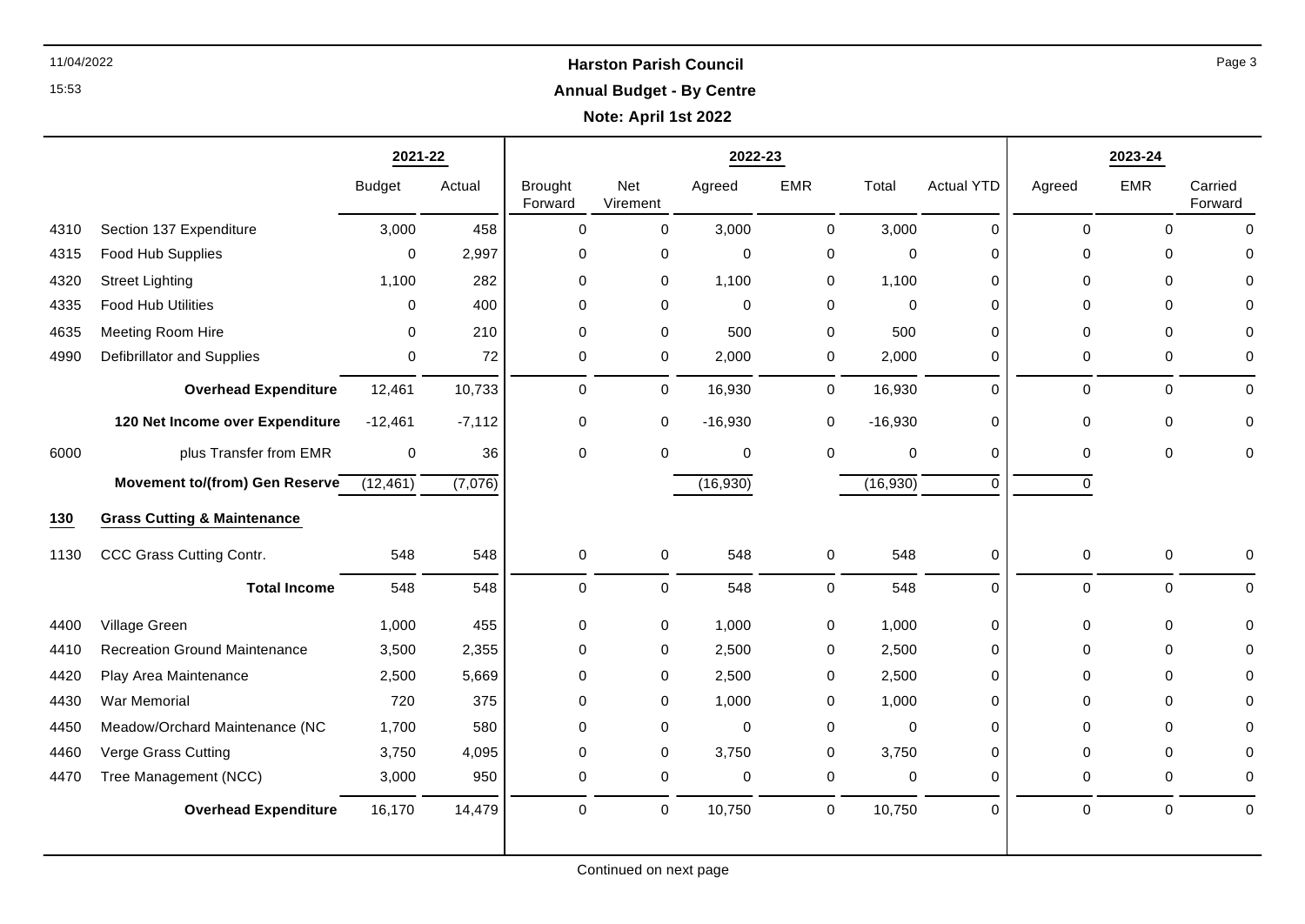# 11/04/2022 **Harston Parish Council Annual Budget - By Centre**

**Note: April 1st 2022**

|      |                                       | 2021-22          |             | 2022-23                   |                 |             |              |             |                   | 2023-24     |             |                    |  |
|------|---------------------------------------|------------------|-------------|---------------------------|-----------------|-------------|--------------|-------------|-------------------|-------------|-------------|--------------------|--|
|      |                                       | <b>Budget</b>    | Actual      | <b>Brought</b><br>Forward | Net<br>Virement | Agreed      | <b>EMR</b>   | Total       | <b>Actual YTD</b> | Agreed      | <b>EMR</b>  | Carried<br>Forward |  |
|      | 130 Net Income over Expenditure       | $-15,622$        | $-13,931$   | $\mathbf 0$               | 0               | $-10,202$   | 0            | $-10,202$   | 0                 | $\Omega$    | $\Omega$    | $\mathbf 0$        |  |
| 6000 | plus Transfer from EMR                | $\mathbf 0$      | 4,556       | $\pmb{0}$                 | 0               | $\pmb{0}$   | 0            | 0           | 0                 | 0           | $\mathbf 0$ | $\mathbf 0$        |  |
|      | Movement to/(from) Gen Reserve        | (15, 622)        | (9, 375)    |                           |                 | (10, 202)   |              | (10, 202)   | 0                 | 0           |             |                    |  |
| 140  | <b>Pavilion</b>                       |                  |             |                           |                 |             |              |             |                   |             |             |                    |  |
| 1500 | Pavilion Hire                         | 100              | 0           | $\mathbf 0$               | $\mathbf 0$     | $\mathbf 0$ | $\mathbf 0$  | $\mathbf 0$ | 0                 | 0           | 0           | 0                  |  |
|      | <b>Total Income</b>                   | 100              | $\mathbf 0$ | $\pmb{0}$                 | $\mathbf 0$     | $\mathbf 0$ | $\mathsf{O}$ | 0           | 0                 | $\mathbf 0$ | $\mathbf 0$ | 0                  |  |
| 4330 | <b>Pavilion Maintenance</b>           | $\mathbf 0$      | 65          | $\pmb{0}$                 | $\pmb{0}$       | 100         | $\pmb{0}$    | 100         | 0                 | 0           | $\mathbf 0$ | $\pmb{0}$          |  |
| 4490 | <b>Pavilion Caretaker</b>             | 2,500            | 2,030       | $\mathbf 0$               | 0               | 2,500       | 0            | 2,500       | 0                 | 0           | 0           | 0                  |  |
| 4495 | <b>Pavilion Cleaner</b>               | 1,000            | $\mathbf 0$ | $\mathbf 0$               | 0               | $\mathbf 0$ | 0            | 0           | 0                 | $\Omega$    | $\Omega$    | $\mathbf 0$        |  |
| 4520 | Pavilion Gas                          | 500              | 606         | $\pmb{0}$                 | 0               | 500         | 0            | 500         | 0                 | 0           | $\mathbf 0$ | 0                  |  |
| 4525 | Pavilion Alarm                        | 500              | 525         | $\mathbf 0$               | 0               | 500         | 0            | 500         | 0                 | $\Omega$    | $\Omega$    | 0                  |  |
| 4530 | <b>Pavilion Electric</b>              | 500              | 358         | $\mathbf 0$               | 0               | 500         | 0            | 500         | 0                 | $\Omega$    | $\Omega$    | 0                  |  |
| 4540 | Pavilion Water                        | 200              | 112         | $\mathbf 0$               | $\pmb{0}$       | 200         | $\mathbf 0$  | 200         | 0                 | 0           | 0           | 0                  |  |
| 4560 | Pavilion Redevelopment                | $\boldsymbol{0}$ | $\mathbf 0$ | $\pmb{0}$                 | $\mathsf{O}$    | 10,000      | $\mathbf 0$  | 10,000      | 0                 | 0           | $\mathbf 0$ | $\pmb{0}$          |  |
|      | <b>Overhead Expenditure</b>           | 5,200            | 3,696       | $\mathbf 0$               | $\mathbf 0$     | 14,300      | 0            | 14,300      | 0                 | $\mathbf 0$ | $\Omega$    | $\mathbf 0$        |  |
|      | <b>Movement to/(from) Gen Reserve</b> | (5, 100)         | (3,696)     |                           |                 | (14, 300)   |              | (14, 300)   | $\Omega$          | $\mathbf 0$ |             |                    |  |
| 150  | <b>Projects</b>                       |                  |             |                           |                 |             |              |             |                   |             |             |                    |  |
| 4325 | <b>Street Furniture</b>               | $\mathbf 0$      | 2,232       | $\,0\,$                   | $\mathsf{O}$    | 2,500       | 0            | 2,500       | 0                 | $\pmb{0}$   | 0           | $\mathbf 0$        |  |
| 4610 | LHI                                   | 1,000            | $\mathbf 0$ | $\pmb{0}$                 | 0               | 2,000       | 0            | 2,000       | 0                 | 0           | $\mathbf 0$ | 0                  |  |
| 4620 | Website Set Up                        | $\mathbf 0$      | 664         | $\mathbf 0$               | 0               | $\mathbf 0$ | 0            | 0           | 0                 | 0           | $\Omega$    | 0                  |  |
| 4630 | <b>Bus Shelter Maintenance</b>        | 1,000            | 253         | 0                         | 0               | 3,000       | 0            | 3,000       | 0                 | 0           | $\Omega$    | 0                  |  |

15:53

Continued on next page

Page 4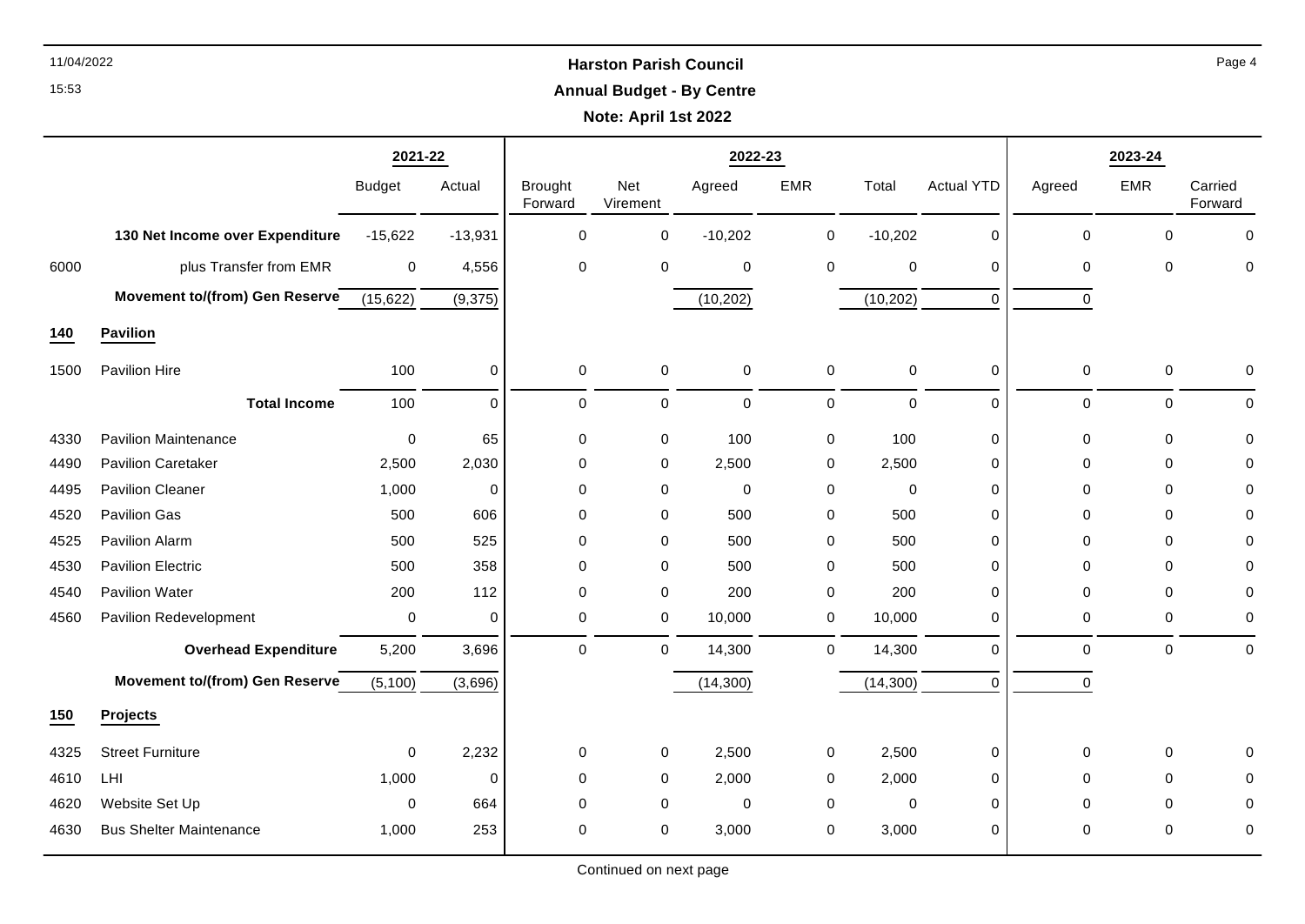# 11/04/2022 **Harston Parish Council Annual Budget - By Centre**

**Note: April 1st 2022**

|      |                                       | 2021-22       |             | 2022-23                   |                     |           |              |           |                   | 2023-24     |             |                    |  |
|------|---------------------------------------|---------------|-------------|---------------------------|---------------------|-----------|--------------|-----------|-------------------|-------------|-------------|--------------------|--|
|      |                                       | <b>Budget</b> | Actual      | <b>Brought</b><br>Forward | Net<br>Virement     | Agreed    | <b>EMR</b>   | Total     | <b>Actual YTD</b> | Agreed      | EMR         | Carried<br>Forward |  |
| 4645 | SID's                                 | $\mathbf 0$   | 162         | $\mathbf 0$               | $\mathbf 0$         | 3,000     | $\mathbf 0$  | 3,000     | $\Omega$          | $\mathbf 0$ | $\Omega$    | $\Omega$           |  |
|      | <b>Overhead Expenditure</b>           | 2,000         | 3,312       | $\mathbf 0$               | $\mathbf 0$         | 10,500    | 0            | 10,500    | 0                 | $\mathbf 0$ | $\Omega$    | $\mathbf 0$        |  |
|      | Movement to/(from) Gen Reserve        | (2,000)       | (3, 312)    |                           |                     | (10, 500) |              | (10, 500) | $\Omega$          | 0           |             |                    |  |
| 160  | <b>Burial Ground</b>                  |               |             |                           |                     |           |              |           |                   |             |             |                    |  |
| 1120 | <b>Burial Ground Income</b>           | 500           | 849         | 0                         | $\mathbf 0$         | 500       | $\mathbf 0$  | 500       | 0                 | $\mathbf 0$ | $\mathbf 0$ | $\mathbf 0$        |  |
|      | <b>Total Income</b>                   | 500           | 849         | $\Omega$                  | $\mathbf 0$         | 500       | $\mathsf{O}$ | 500       | $\Omega$          | $\mathbf 0$ | $\Omega$    | $\Omega$           |  |
| 4285 | <b>Burial Software and Maps</b>       | 1,000         | 1,228       | $\mathbf 0$               | 0                   | 200       | 0            | 200       | 0                 | 0           | $\Omega$    | $\mathbf 0$        |  |
| 4440 | Burial Ground Grass Cut & Main        | 2,500         | 1,697       | $\Omega$                  | $\mathbf 0$         | 1,500     | 0            | 1,500     | 0                 | $\Omega$    | $\Omega$    | $\Omega$           |  |
| 4445 | <b>Burial Ground Water Rates</b>      | 0             | 83          | $\mathbf 0$               | 0                   | 150       | 0            | 150       | 0                 | 0           | $\Omega$    | 0                  |  |
| 4500 | <b>Burial Ground Rates</b>            | 120           | 107         | $\mathbf 0$               | 0                   | 120       | 0            | 120       | 0                 | 0           | $\Omega$    | $\mathbf 0$        |  |
|      | <b>Overhead Expenditure</b>           | 3,620         | 3,115       | $\pmb{0}$                 | $\mathbf 0$         | 1,970     | $\mathbf 0$  | 1,970     | 0                 | $\mathbf 0$ | $\mathbf 0$ | $\mathbf 0$        |  |
|      | <b>Movement to/(from) Gen Reserve</b> | (3, 120)      | (2, 266)    |                           |                     | (1,470)   |              | (1,470)   | $\Omega$          | $\mathbf 0$ |             |                    |  |
| 170  | <b>Conservation and Biodiversity</b>  |               |             |                           |                     |           |              |           |                   |             |             |                    |  |
| 4450 | Meadow/Orchard Maintenance (NC        | $\mathbf 0$   | $\mathbf 0$ | 0                         | 0                   | 1,200     | $\mathbf 0$  | 1,200     | 0                 | $\Omega$    | $\mathbf 0$ | $\Omega$           |  |
| 4465 | Footpath Maintenance (NCC)            | $\mathbf{0}$  | $\Omega$    | $\mathbf 0$               | 0                   | 300       | 0            | 300       | 0                 | $\Omega$    | $\Omega$    | 0                  |  |
| 4470 | Tree Management (NCC)                 | $\mathbf{0}$  | $\Omega$    | $\mathbf 0$               | $\mathbf 0$         | 2,000     | 0            | 2,000     | $\Omega$          | $\Omega$    | $\Omega$    | $\mathbf 0$        |  |
| 4475 | Hedge Maintenance                     | $\mathbf{0}$  | $\Omega$    | $\mathbf 0$               | 0                   | 500       | 0            | 500       | $\Omega$          | $\Omega$    | $\Omega$    | 0                  |  |
| 4480 | <b>Greener Harston</b>                | $\mathbf{0}$  | 252         | $\Omega$                  | $\mathbf 0$         | 1,000     | 0            | 1,000     | 0                 | $\Omega$    | $\Omega$    | 0                  |  |
| 4485 | <b>Tree Planting</b>                  | $\mathbf 0$   | 2,361       | $\mathbf 0$               | $\mathbf 0$         | 1,000     | 0            | 1,000     | $\Omega$          | $\Omega$    | $\Omega$    | $\mathbf 0$        |  |
|      | <b>Overhead Expenditure</b>           | $\mathbf 0$   | 2,613       | $\pmb{0}$                 | $\mathsf{O}\xspace$ | 6,000     | 0            | 6,000     | 0                 | $\pmb{0}$   | $\pmb{0}$   | $\mathbf 0$        |  |

Page 5